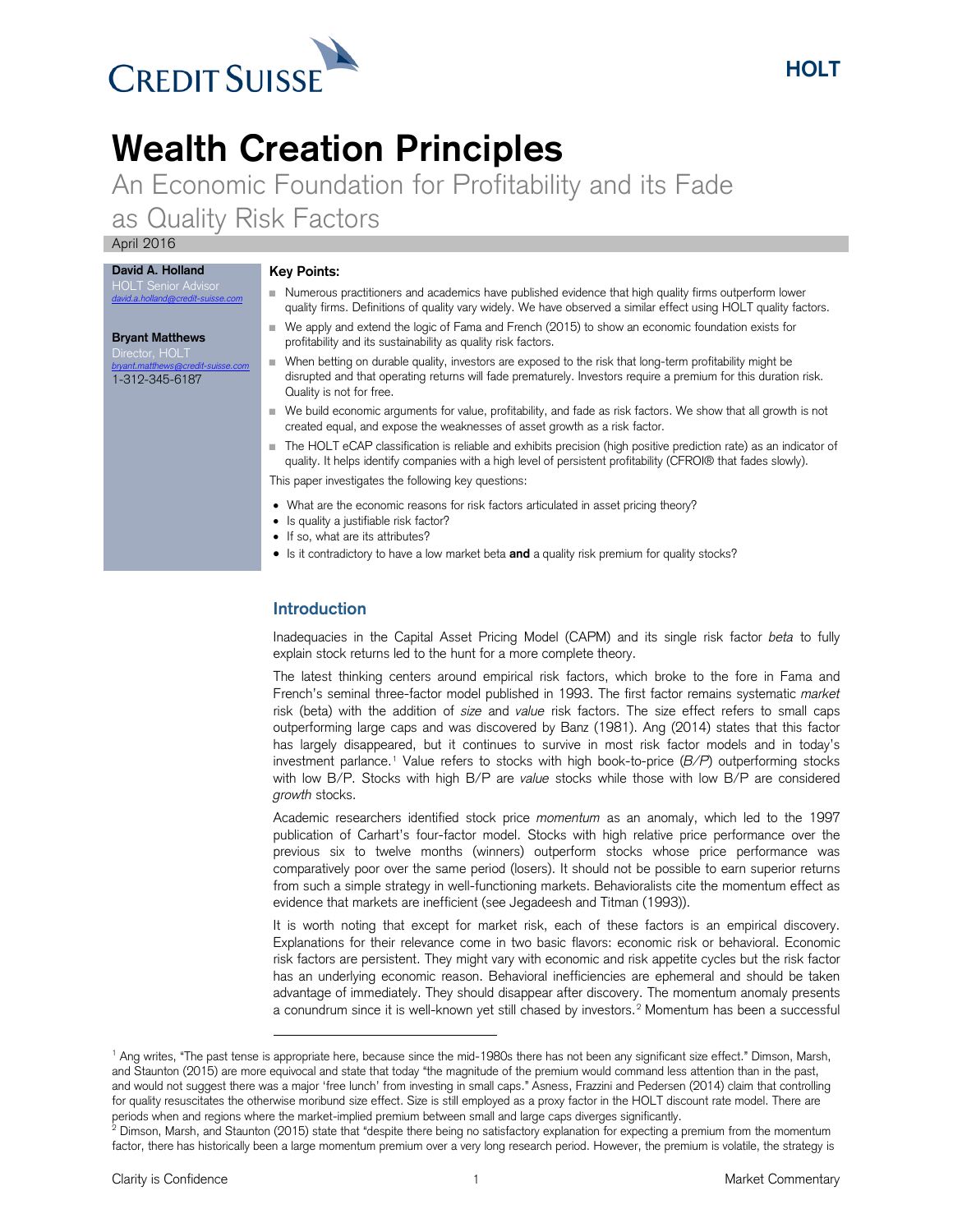feature of the HOLT Scorecard since its introduction in 2003 (the other factors are *operational quality* and *value*).[3](#page-1-0)

Numerous practitioners and academics have published evidence that quality may be a risk factor. Fama and French (2015) recently proposed a five-factor model which adds company profitability and investment to their three-factor model. We apply and extend the logic of Fama and French to show an economic foundation exists for profitability and its sustainability as risk factors.

# **Stock Valuation 101 and Economic Risk Factors**

An economic risk factor is one that can be explained by asset pricing theory. A simple discounted cash flow (*DCF*) valuation model can be derived for a stock with a constant return on equity *ROE*, equity growth rate *g*, and cost of equity *re*.

$$
P = \frac{E_1(1 - g/ROE_{\infty})}{(r_e - g)}
$$

The stock price is *P* and *E1* is next year's earnings per share. The numerator represents the free cash flow to equity providers (*FCFE*), which grows at a constant rate into perpetuity. The numerator also represents the sustainable dividend of Gordon's dividend discount model (the term *g/ROE*<sup>∞</sup> is the retention ratio). We have given *ROE* the subscript *infinity* to remind ourselves that this *ROE* is assumed to last forever – it is not simply next year's return on equity.

Instead of assuming an exogenous cost of equity and using the value drivers to calculate an intrinsic stock price, let's reverse the process. We will assume the share price accurately reflects all market knowledge and calculate the stock's expected return, designated with a capital letter, *Re*. After substituting  $E1 = B \times ROE$  (*B* is the opening equity book value) and a bit of algebraic juggling, we can write an expression for the stock's expected return *Re*.

$$
R_e = \frac{B}{P}(ROE_{\infty} - g) + g
$$

Here's where the fun begins! We can observe the effect on the expected return by tweaking each driver while holding all other drivers constant. Let's begin with *B/P*.

#### **Book-to-Price**

l

First let's compare two identical companies where all the drivers are equal except *B/P*, which differs by a marginal amount of  $\Delta(B/P)$ . Inspection of equation (2) indicates that the company with the greater *B/P* should have a greater expected return. Voila! Value should trade at a premium to growth, which is what is observed in practice, and why it is a widely recognized risk factor. Value stocks are riskier than growth stocks and command a risk premium (the high minus low *HML* factor of Fama and French).

We can test the sensitivity of a stock's expected return by taking its partial derivative with respect to *(B/P)* which we diagram in Figure 1.

costly to implement, and as we saw in 2009, a pure winner minus loser strategy can lead to major losses from time to time, when momentum traders get whiplashed by a sharp reversal in the market." Fama and French (2015) make the rational argument that "if variables such as size and momentum help forecast returns, they must implicitly do so by improving forecasts of profitability and investment or by capturing horizon effects in the term structure of expected returns."

<span id="page-1-0"></span><sup>&</sup>lt;sup>3</sup> For more on the HOLT Scorecard and HOLTfolio styles, please refer to David Rones, Richard Curry, and Greg Williamson, "HOLT Lens Scorecard and Screening", Credit Suisse HOLT Investment Strategy, March 2015.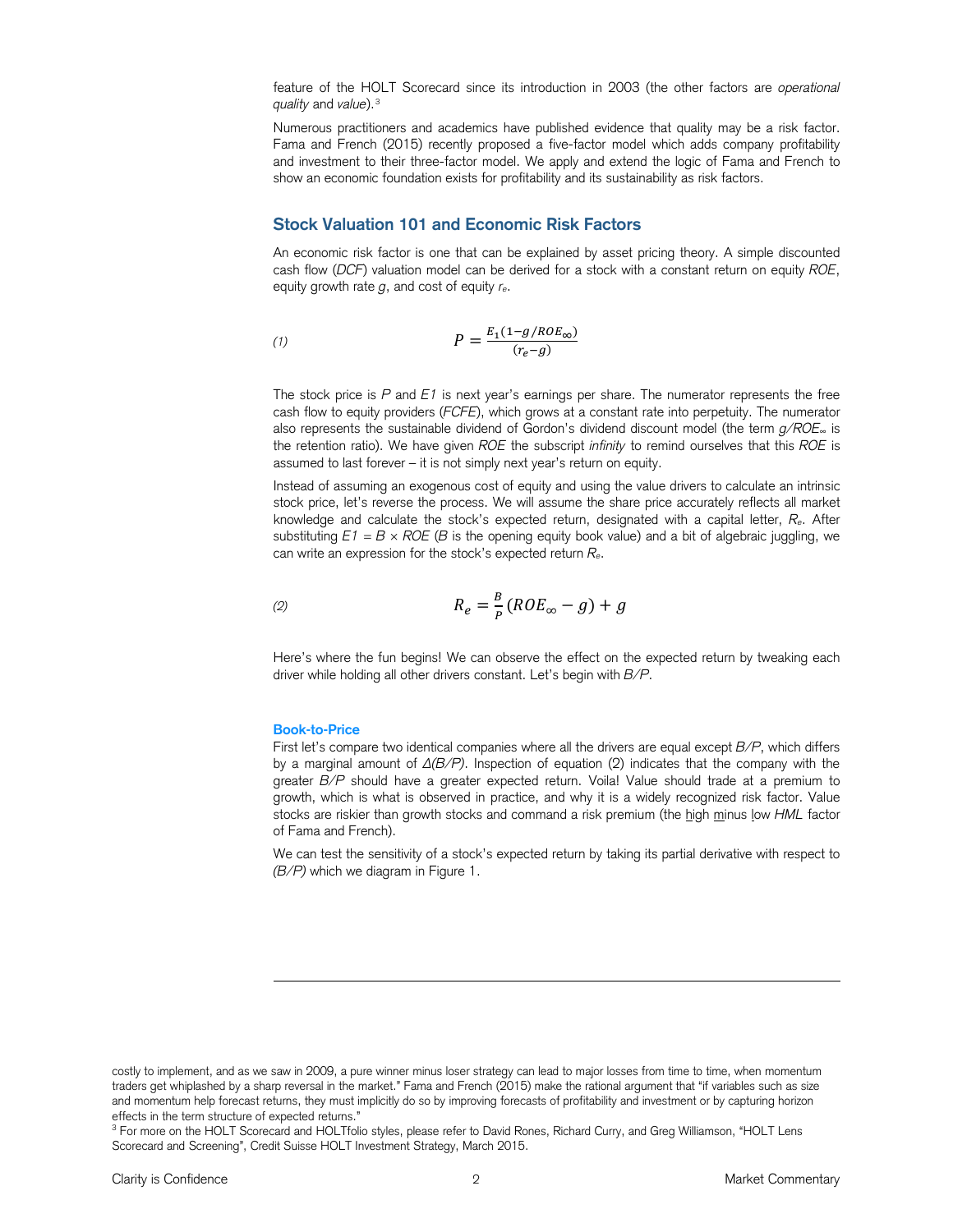$$
\Delta R_e = (1 - g / ROE_{\infty}) \times \Delta \left(\frac{B}{P}\right)
$$



*Figure 1. The sensitivity of expected return to B/P for a company where B/P = 0.5, g = 2% and ROE = 10%. An increase in B/P leads to an increase in expected return. This relationship is strictly true and implies the existence of a value risk premium.*

Behavioralists argue that investors are too optimistic about growth stocks and too pessimistic about value stocks. As a result, prices overshoot and mean reversion restores balance. Risk advocates argue that value stocks are riskier because they are more exposed to financial and existential distress. We won't take sides but have shown there is an economic rationale for a value premium.

#### **Return on Equity**

l

Firms earning operating returns above their cost of capital are economic value creators, and cheered on to grow as long as they can earn excess returns on incremental investment.[4](#page-2-0) Companies generating operating returns below their cost of capital are value destroyers and should curtail growth.[5](#page-2-1) These shareholder value principles are apparent by inspection of equation (1). High and sustainable *ROE* indicates quality operating performance.

Let's compare two identical companies where all the drivers are equal except *ROE*, which differs by a marginal amount of ΔROE. The **magnitude** of *ROE* is an indicator of a firm's quality. Inspection of equation (2) indicates that the company with the higher *ROE* should have a higher expected return. As counter intuitive as it may initially seem, high quality should possess a premium relative to low quality. This phenomenon has been widely observed and inhabits many recent factor models although the definition of quality varies (see our report "The Measure of Quality"). Risk advocates argue that high profitability poses greater risk than low profitability due to competitive threats from firms seeking attractive profits. There is also duration risk. In other words, it is more difficult to maintain high ROE far into the future, and this implies that distant cash flows are riskier than nearterm cash flows. Competition is the gravity that pulls these high flyers toward the cost of capital.

We can test the sensitivity of a stock's expected return by taking its partial derivative with respect to *ROE* which we diagram in Figure 2.

<span id="page-2-0"></span><sup>4</sup> We dispense with the term *economic* when referring to value creators or value destroyers for the sake of simplicity, but it is implied throughout the paper. We distinguish between *economic value* (value creators/destroyers), which refers to residual earnings in excess of that demanded by investors, and the term *value* used in value/growth, which refers to stocks trading at high B/P.

<span id="page-2-1"></span> $5$  An exception can be articulated for early life cycle firms and rapidly expanding firms with lagging asset utilization. In these cases, low operating returns are expected to vastly improve. Our derivation is representative of mature firms.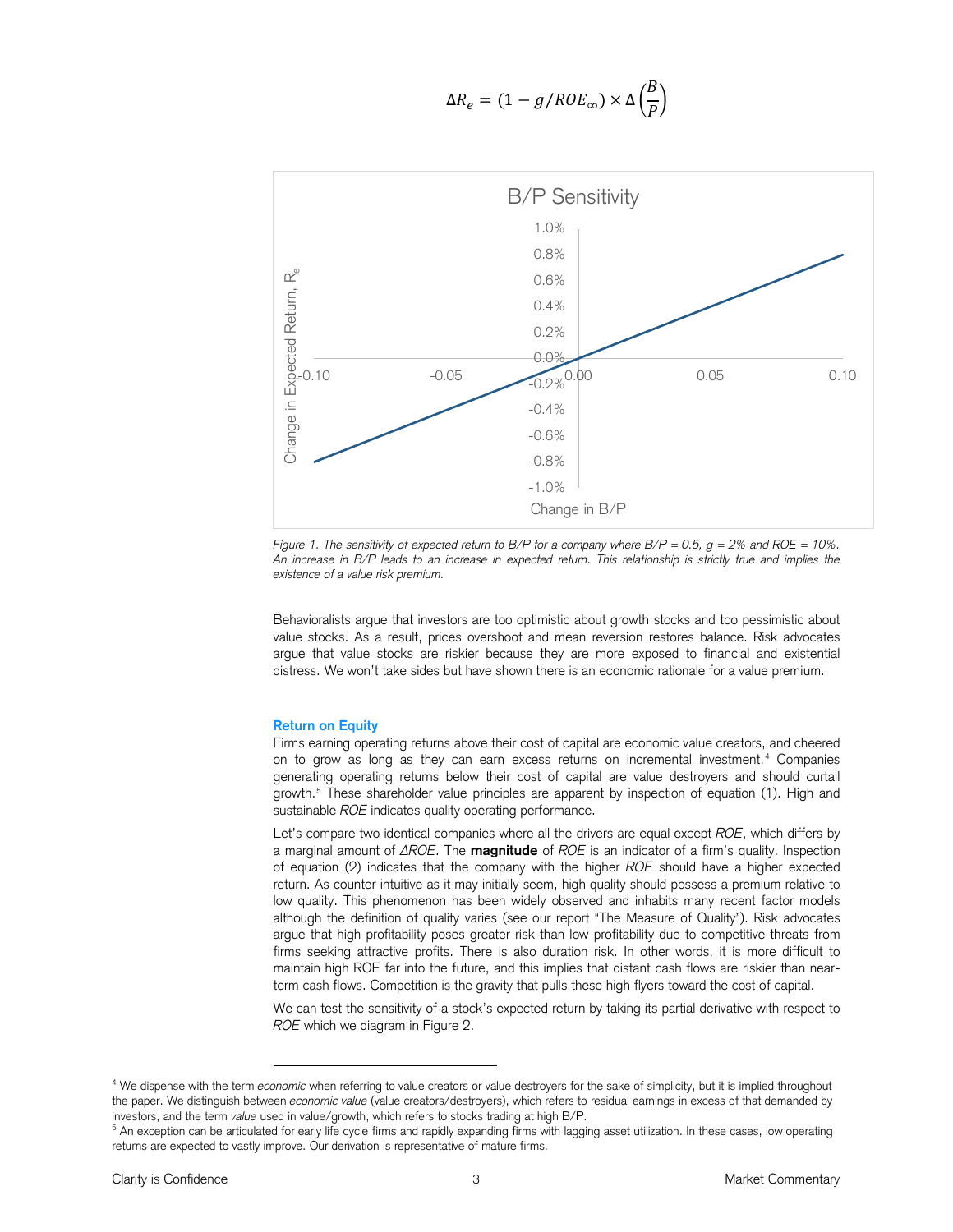$$
\Delta R_e = \frac{B}{P} \times \Delta ROE_{\infty}
$$



*Figure 2. The sensitivity of expected return to ROE for a company where B/P = 0.5, g = 2% and ROE = 10%. An increase in ROE leads to an increase in expected return. This relationship is strictly true and implies the existence of a quality risk premium.*

We've shown there is an economic reason for a quality premium but there is a subtle implication in the math that is easily overlooked. ROE is assumed to be constant forever. This is economically challenging since excess operating returns attract competitors which generally results in lower future profitability. How many high return businesses have lasted forever? The hidden attribute implicit in this formulation is that high *ROE* is sustainable. In other words, quality has the elements of operating return (level) AND sustainability (time). It is crucial that any definition of quality include both aspects. What if operating returns aren't durable and fade sharply?

#### **Asset growth**

l

This variable doesn't generally feature in factor risk models and for good reason – it is extremely volatile and exhibits low persistence (see "Prepared for Chance"). Asset growth makes the grade as the investment factor in the Fama-French five-factor model. $^6$  $^6$ 

The expected return equation (2) indicates that not all growth is created equal. Firms with *ROE* below the cost of equity lose value as equity growth increases. Growth only creates value when a company is generating operating returns above its cost of capital. These relationships are patently clear after reconfiguring equation (1) in terms of price-to-book.

(3) 
$$
\frac{P}{B} = \frac{(ROE_{\infty} - g)}{(r_e - g)}
$$

The partial derivative of equation (2) with respect to growth illustrates the dilemma for expected returns.

$$
\Delta R_{e}=\left(1-\tfrac{B}{P}\right)\Delta g
$$

<span id="page-3-0"></span><sup>&</sup>lt;sup>6</sup> The term *g* in equation (1) specifically refers to equity growth. In this paper, we treat asset and equity growth synonymously. Though this treatment is strictly true only when a firm's gearing D/E remains constant, we assume no loss of generality for the purposes of this paper. Because book equity growth can be noisy, Fama-French and other researchers tend to use total asset growth as a proxy for investment.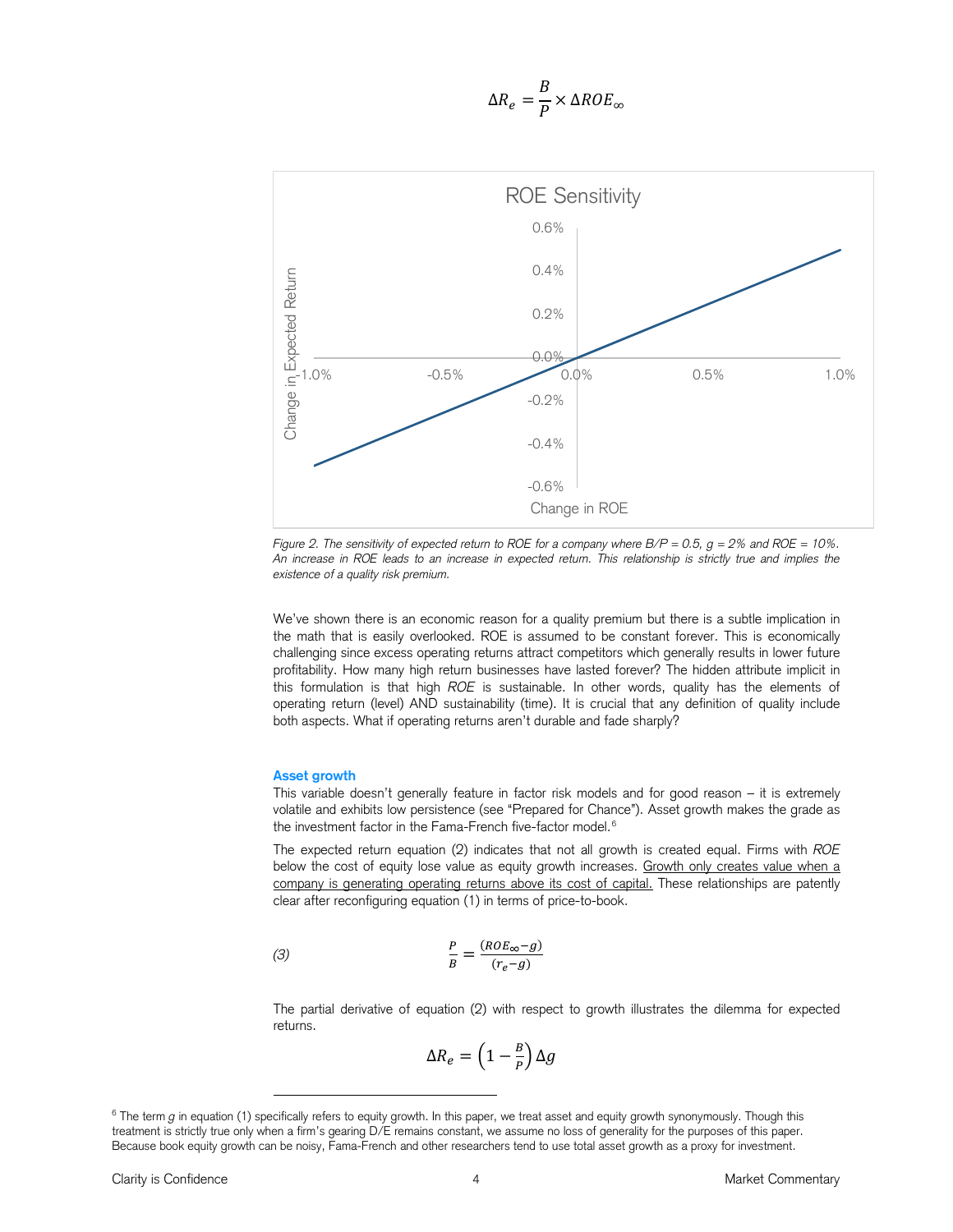There are three growth regimes:

- *B/P < 1* means the company is trading at a premium to its book value and an increase in growth suggests an increase in expected return. Asset growth should attract a risk premium for 'growth' stocks (companies with high *P/B*). Highly profitable growth is difficult to maintain.
- $B/P = 1$  means the company is trading at book, ROE equals the cost of equity, and growth has no impact. A firm that perpetually meets its cost of capital generates no additional value. Every dollar of investment returns one dollar in present value for a net present value (NPV) of zero. In a highly competitive market, this should be true of most firms.
- *B/P > 1* indicates the company is trading at a discount to its book value and an increase in growth suggests a decrease in expected return. Asset growth is not rewarded with a risk premium for deep value companies. They should simply stop growing.

We illustrate these regimes in Figure 3. The takeaway is that asset growth is not a clear cut risk factor. Because growth isn't persistent, we would shy away from its use as a factor.



*Figure 3. The sensitivity of expected return to asset growth for companies where g = 2% and B/P equals 0.5 (growth), 1.0 (value neutral) and 2.0 (value). An increase in growth leads to an increase in expected return for*  firms trading at a premium to book but has the opposite effect for companies trading at a discount. There is not *a strict relationship between growth and an associated risk premium.*

Fama and French specify an investment factor in their five-factor model that uses asset growth as a proxy. Their *CMA* risk factor stands for conservative minus aggressive and expects a risk premium for firms with low asset growth relative to high asset growth. We showed that the opposite should hold true for firms with high and resilient profitability. We will return to this point.

# **Factoring in Sustainability**

A noteworthy feature of the HOLT valuation model is that it assumes operating returns are not perpetual and that they eventually fade to an opportunity cost of capital. This assertion is based on years of empirical research that demonstrate return on capital mean reverts (see for example "Modeling Persistence in Corporate Profits by Industry").

In the previous section we assumed a perpetual return on equity, which is an implicit assumption in most DCF models. Let's relax this assumption and introduce an adjustable fade rate *f*. The fade driver controls the rate at which *ROE* fades to the cost of equity. A rate of 100% indicates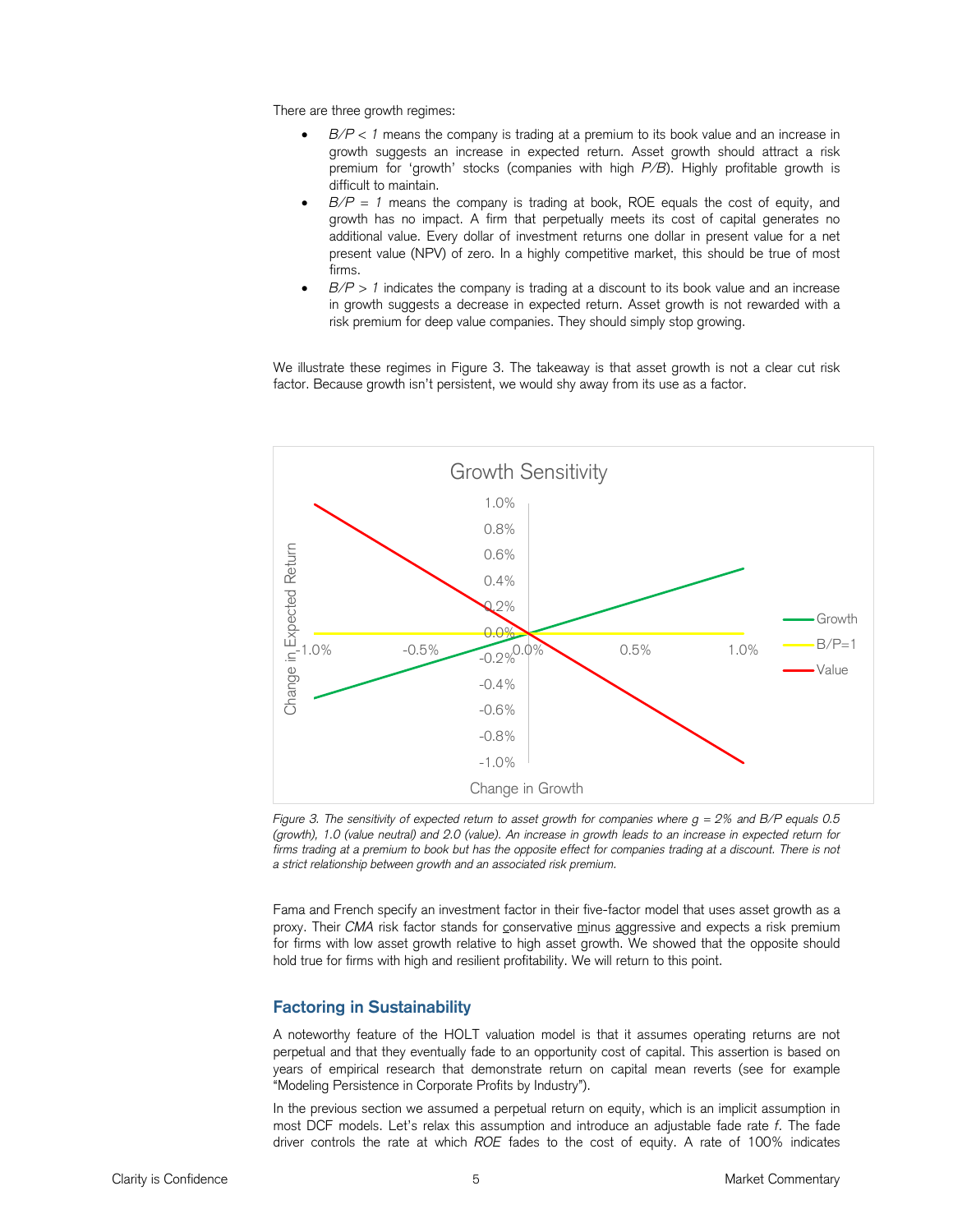immediate reversion, and a rate of 0% indicates no fade and perpetual excess profitability. You can think of the fade driver as a profitability attenuator. The derivation of equation (4) is shown in Appendix A.

$$
(4) \qquad P = B \times \frac{(ROE_1 - g + f)}{(r_e - g + f)}
$$

We were explicit about the perpetual nature of *ROE*<sup>∞</sup> in our earlier formulation, which we now relax to next year's *ROE1*. In equation (4), *ROE* fades to the cost of equity *re* at an exponential rate of *f* which is illustrated in Figure 4. Note that *P/B* equals one when *ROE* equals the cost of equity. Setting the fade rate to zero leads to the growing perpetuity formulation of equations (1) and (3).



*Figure 4. A starting excess spread of 15% is graphed decaying at different fade rates, e.g., ROE1 = 25% and re = 10% for a spread of 15%. A rate of 0% produces no fade and a rate of 100% would be for immediate fade.* 

Fade is the complement of persistence  $(1 - f)$ , which we've investigated at length (see "Modeling Persistence in Corporate Profits by Industry"). Corporate profitability is sticky, meaning it tends to persist. The degree of persistence varies from industry to industry. Firms in the Household & Personal Products industry exhibit strong persistence (slow fade) while Energy companies display weak persistence (quick fade). Whether explicit or not, fade is a key driver in any discounted cash flow valuation. Most DCF models include a growing perpetuity that assumes zero fade in profitability. We believe this is inaccurate and can be readily addressed by the addition of a fade driver.

We can repurpose expression (4) into the expected return for a stable company undergoing fade.

(5) 
$$
R_e = \frac{B}{p}(ROE_1 - g + f) + g - f
$$

This is a significant advance because it splits spot profitability, *ROE1*, from its sustainability, *f*. Companies with significant competitive moats exhibit slow fade while those in highly competitive industries display quick fade. Fortunately, the differential behavior of *ROE*, growth and *B/P* remain similar. The value factor *B/P* and spot quality factor *ROE1* still imply positive risk premiums. What does sustainability imply?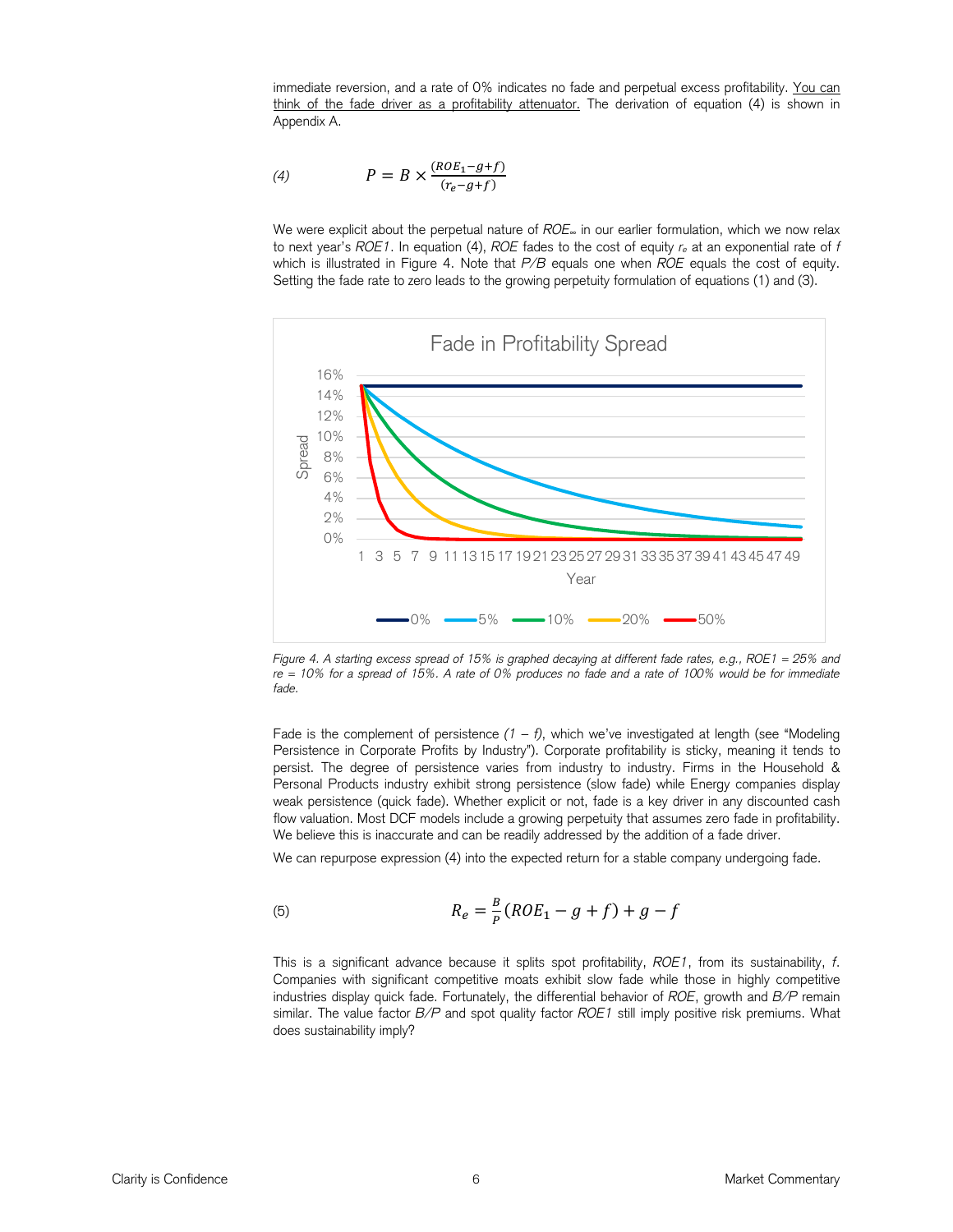# **Fade**

Exponential fade is the mirror image of compound growth. And like growth, the fade factor exhibits contingent behavior. The partial derivative of equation (5) illustrates this point.

$$
\Delta R_e = \left(\frac{B}{P} - 1\right) \Delta f
$$

There are three fade regimes:

- *B/P < 1* means the company is trading at a premium to its book value and an increase in fade (drop in sustainability) suggests a decrease in expected return. All things being equal, a firm that fades slowly will have a higher expected return than another that fades at a faster rate. Sustained quality is rewarded with a higher risk premium.
- *B/P = 1* means the company is trading at book and fade has no impact. A firm that perpetually meets its cost of capital generates no economic value. Every dollar of investment returns one dollar in present value for a net present value *(NPV)* of zero. In a highly competitive market, most firms should fall into this camp.
- $B/P > 1$  indicates the company is trading at a discount to its book value and an increase in fade (quicker return to equilibrium) suggests an increase in expected return. Increased fade is rewarded with a risk premium for deep value companies. In other words, healthy cyclicals should earn a premium to value traps. Quality or its resuscitation is rewarded with a risk premium.

We illustrate these regimes in Figure 5. Sustainability is a critical consideration if quality is a risk factor. It is more difficult to maintain an impressive *ROE* into perpetuity than for a few years, which underscores that duration has risk. However unintuitive this may seem for elite quality companies, it has mathematical support and its analog exists in bond markets.



*Figure 5. The sensitivity of expected return to fade rate for companies where g = 2%, f = 10%, and B/P equals 0.5 (growth), 1.0 (value neutral) and 2.0 (value). An increase in fade leads to an increase in expected return for*  firms trading at a discount but the opposite for companies trading at a premium. Sustainability is rewarded for *value creators while rapid recovery is rewarded for value destroyers.*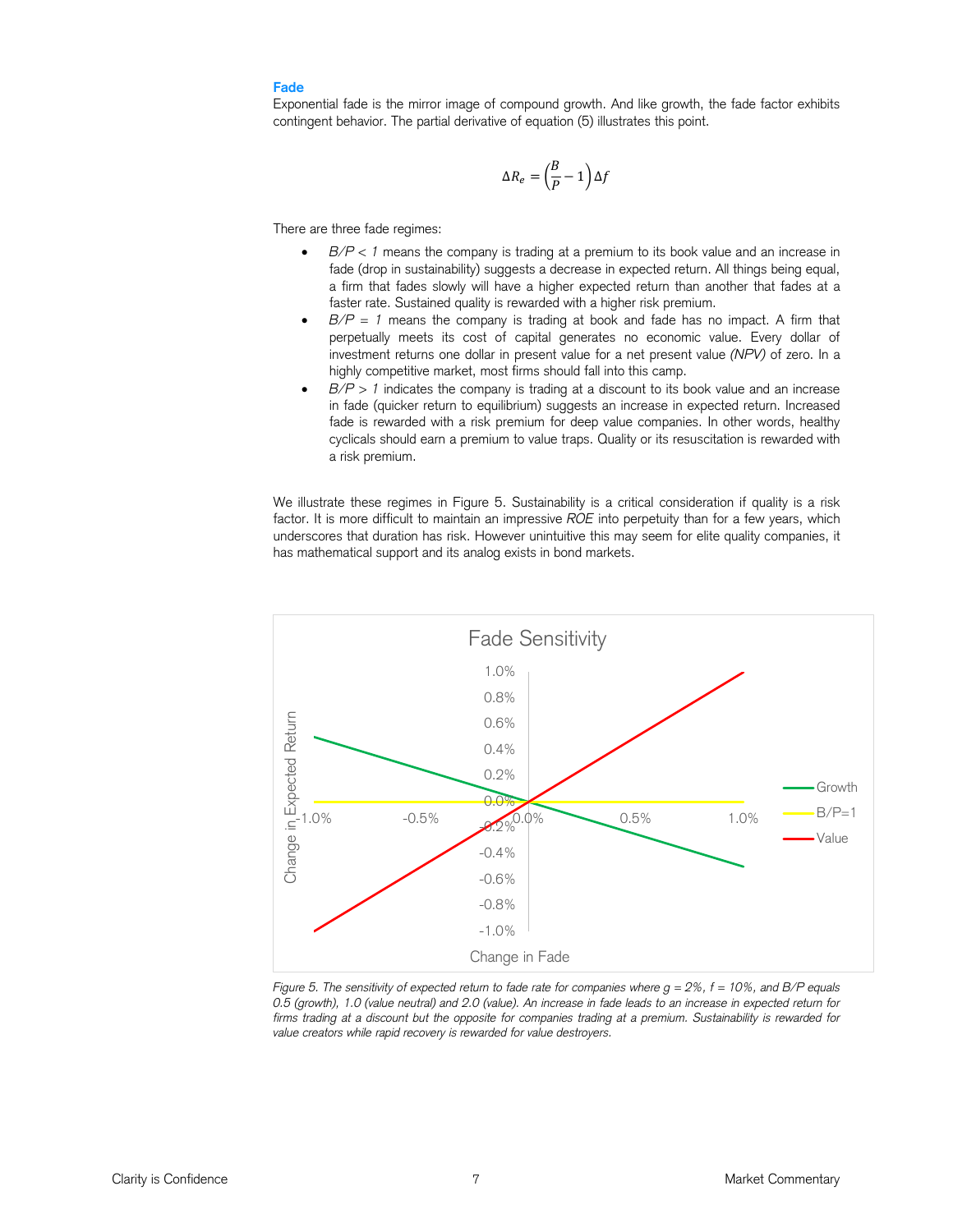# **Implications**

The introduction of a fade factor leads to profound insights which we'll separate into value and growth elements.

### **Value** (B/P > 1)

The recovery of cyclical dogs gets rewarded over dire value traps. This result might seem odd, but it makes perfect sense. Value traps have operating returns that remain perpetually low and only recover slowly, if at all. In other words, they are predictably dire. Cyclical dogs that display recovery reveal hope and its associated volatility. The risk premium lies in assessing the rate of recovery. Deep value investors seeking extra juice should bet on cyclical dogs. The rub lies in insuring that cyclical dogs haven't become value traps. Because value stocks tend to be highly sensitive to market movements, we would expect the beta of systematic market risk to exceed one, which is generally observed in practice.

#### Growth  $(B/P < 1)$

The name *growth* for low *B/P* stocks is unfortunate. A stock can trade at a vast premium to book and have low asset growth if it possesses a high and stable operating return (see equation (4) for validation). We favor splitting stocks that trade at a premium into three buckets (see "Star Performance"):

- Cash Cows possess attractive operating returns but low asset growth.
- Stars have attractive operating returns and high growth expectations.
- Question Marks are early lifecycle companies that have poor operating performance but possess healthy expectations for future growth and profitability.

Asset growth should be rewarded for growth stocks but it is volatile and lacks persistence, so we would not recommend it as a reliable risk factor.

On the other hand, profitability tends to persist and its sustainability is embedded in the fade rate. Slower fade for companies with impressive operating returns should result in a higher expected return. Quality should have an associated risk premium due to the risk from cash flow duration. But there's a gotcha lying in wait. Because quality stocks tend to be less sensitive to immediate market movements, we would expect the beta of systematic market risk to be less than one, which is generally observed in practice. How do we explain this paradox?

Here is where your head might start to hurt. How is it possible to reconcile a quality risk premium and a market beta less than one? The explanation has to do with the dual nature of quality which has both a spot (level) and time (duration) component. Profitability is sticky, so short-term market movements reveal themselves in traditional beta. When economic disaster strikes, quality stocks have safer operating returns than cyclical stocks and thus lower beta. Long-term quality requires a long-term bet that profitability will remain high. Long-term quality investors such as Warren Buffett are betting against gravity, which is not fully captured in beta. You have to be very sure that a quality firm's economic moat is built to last and is unlikely to be disrupted. The risk factor is the fade rate. The sensitivity of economic profit duration to different growth and fade rates is shown in Figure 6.[7](#page-7-0) The duration risk of quality is particularly acute when fade is expected to be negligible and growth buoyant.

|        |     |      | <b>Fade</b> |     |     |  |
|--------|-----|------|-------------|-----|-----|--|
|        | 1.9 | 0%   | 5%          | 10% | 50% |  |
|        | 0%  | 11.0 | 7.3         | 5.5 | 1.8 |  |
| Growth | 2%  | 13.8 | 8.4         | 6.0 | 1.9 |  |
|        | 4%  | 18.3 | 9.8         | 6.7 | 1.9 |  |
|        | 6%  | 27.5 | 11.8        | 7.5 | 1.9 |  |

#### **EP Duration Table (years)**

*Figure 6. The sensitivity of economic profit duration to different growth and fade rates when the cost of equity equals 10%. An increase in fade leads to a sharp deterioration in excess spread duration. Growth exacerbates the duration risk, particularly when fade is non-existent and operating returns are assumed to be perpetual.*

l

<span id="page-7-0"></span><sup>7</sup> We calculated the Macauley duration of a positive economic profit stream for different rates of investment growth and excess spread *(ROE1 – re)* fade. This approach is more insightful than calculating the duration of future cash flows. The present value of future economic profits is equivalent to the *NPV* of a firm's present and future investments. The duration is the weighted-average life of the discounted economic profits: Duration =  $\sum_{n=1}^{\infty} n \times PV(EP_n) / \sum_{n=1}^{\infty} PV(EP_n)$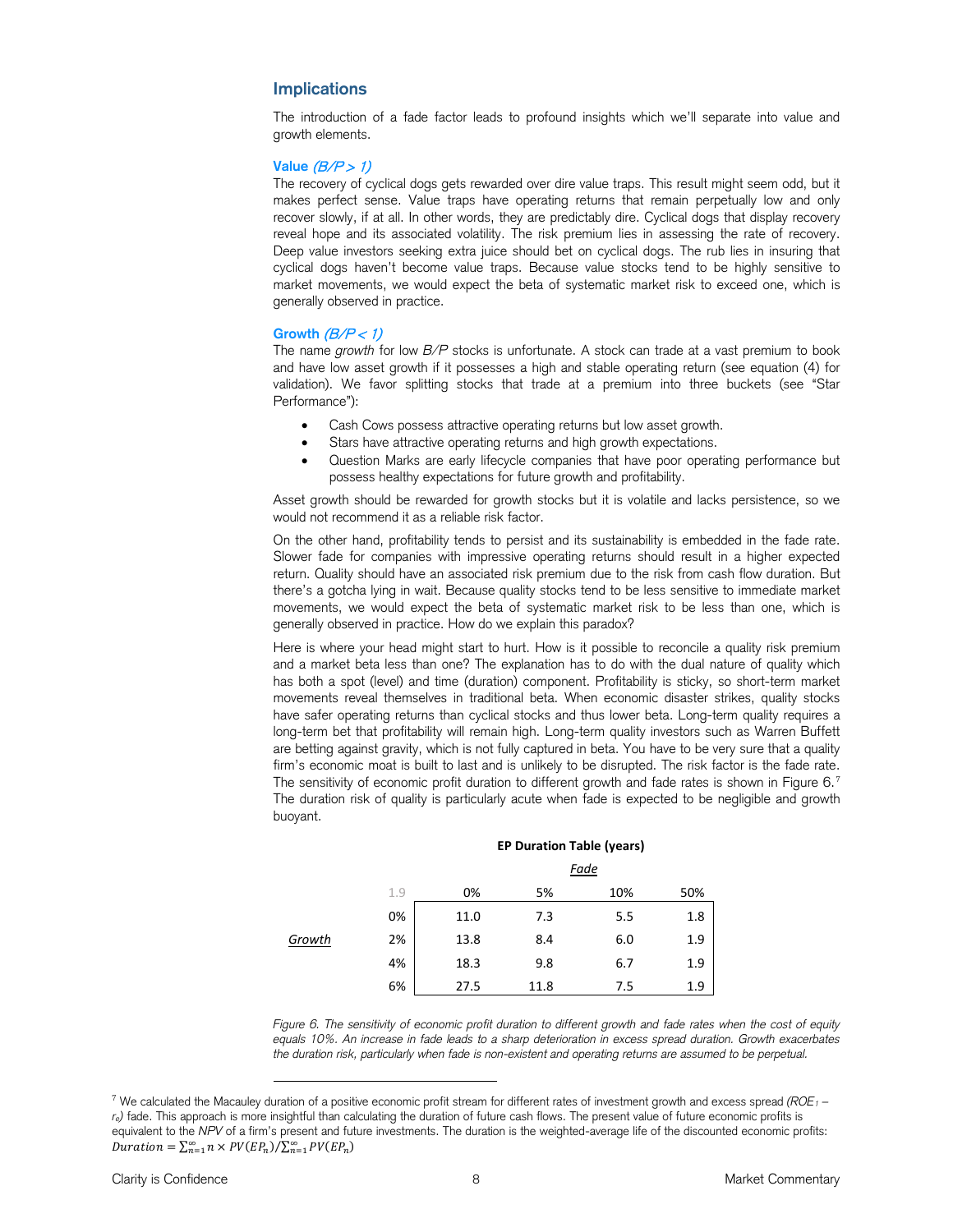# **The Way Forward**

The weaknesses of ROE as a measure of profitability are well documented. Besides its sensitivity to accounting shenanigans and financial leverage, we have found it to be unreliable and a poor predictor of quality (see "The Measure of Quality"). A superior measure of operating performance is cash flow return on investment (CFROI). It has an economic foundation as a profitability measure and is reliable. CFROI can be coupled with stability tests, which we first implemented in 2006, to indicate which firms have empirical competitive advantage periods *(eCAP)*, or moats that protect profitability. These firms have an 86% probability of remaining highly profitable over subsequent fiveyear investment horizons.

Investment *(CMA)* as a factor is short on economic rigor and consistency. We've shown that not all growth is created equal. Although Fama and French state that all things being equal, higher book equity growth indicates lower expected returns, they do not actually hold profitability equal. The same earnings streams but different changes in equity would mean that incremental ROE differs, and thus profitability profiles are different (see Appendix B). A practical difficulty lies in separating the effects of profitability fade and asset growth. We believe it is imperative to include fade as a driver. Our eCAP methodology has a high positive prediction rate of identifying companies with high CFROI and low fade. A future report will test how the expected returns of different asset growth rates coupled with eCAP behave.

The general relationships we showed for expected return and *ROE* can be extended to return on invested capital *(ROIC)* and *CFROI* for firms with constant growth and fade rates (see Appendix C). By extension, all of the risk relationships we cited for *ROE*, growth and fade will ring true for *CFROI*, growth and fade.

- A risk premium should exist for companies with low HOLT P/B (value) relative to high HOLT P/B (growth).<sup>[8](#page-8-0)</sup> Empirical evidence agrees. Economic P/E and HOLT P/B have been value factors in the HOLT Scorecard since 2003, e.g., companies with low HOLT P/B tend to outperform those with higher HOLT P/B.
- A risk premium should exist for companies with high and sustainable CFROI relative to low CFROI businesses. CFROI level and increase in value creation are quality factors in the HOLT Scorecard. We have presented evidence that CFROI is an excellent measure of profitability and that our eCAP methodology exhibits precision and reliability as a detector of quality (see "The Measure of Quality"). Quality has a dual nature reflected in forward CFROI and its long-term fade rate. Elite quality has a risk premium related to duration risk.
- All growth is not created equal. Value creators (CFROI exceeds cost of capital) should grow, and value destroyers should fix their businesses. It is irrelevant whether cost of capital businesses grow or contract. A general rule for asset growth is not applicable. Also, unlike profitability, growth is not persistent, which makes it unreliable.

# **Summary**

l

The quality risk premium is not accidental or anomalous. Economic rationale supports profitability – or more specifically its sustainability – as a risk factor. Quality has a dual nature reflected in forward profitability and its long-term fade rate. Duration risk, which increases with lower expected fade, is a critical aspect of quality as a risk factor, and this facet is not fully captured by market beta. Quality is not for free.

CFROI is a superb measure of profitability and our eCAP methodology exhibits precision (high positive prediction rate) and reliability as a detector of quality.

<span id="page-8-0"></span><sup>&</sup>lt;sup>8</sup> The HOLT P/B is defined as market enterprise value divided by inflation-adjusted net assets. Economic P/E equals HOLT P/B divided by CFROI.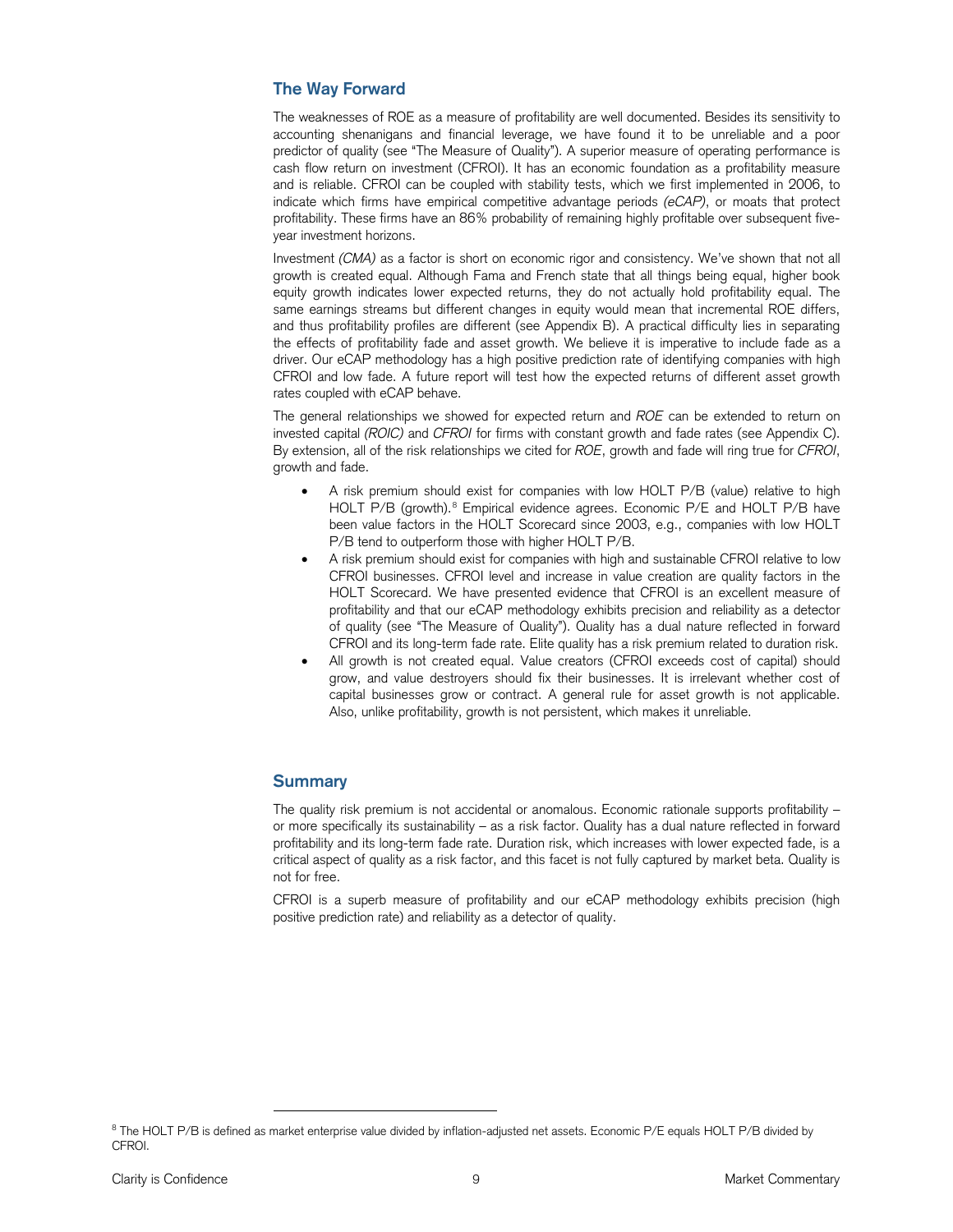# **References**

Ang, A. (2014). *Asset Management: A Systematic Approach to Factor Investing*, Oxford University Press.

Asness, C., A. Frazzini, and L. Pedersen (2014). "Quality Minus Junk", available at the *Social Science Research Network*, June 19, 2014.

Banz, R.W. (1981). "The Relationship between Return and Market Value of Common Stocks", *Journal of Financial Economics*, 9, 3-18.

Carhart, M.M. (1997). "On Persistence in Mutual Fund Performance", *Journal of Finance*, 52: 57- 82.

Dimson, E., P. Marsh, and M. Staunton (2015). *Credit Suisse Global Investment Returns Sourcebook*, Credit Suisse Research Institute.

Fama, E.F., and K.R. French (1993). "Common Risk Factors in the Returns on Stocks and Bonds", *Journal of Financial Economics*, 33, 3 - 56.

Fama, E.F. and K.R. French (2015). "A Five-Factor Asset Pricing Model", *Journal of Financial Economics*, 116: 1 – 22.

Jegadeesh, N. and S. Titman (1993). "Returns to Buying Winners and Selling Losers: Implications for Stock Market Efficiency", *Journal of Finance* (48).

Matthews, B. and D. Holland (2013). "Modeling Persistence in Corporate Profits by Industry and Estimating a Company's Fair Price", Credit Suisse HOLT, October 2013.

Matthews, B. and D. Holland (2014). "Star Performance: Are Growth Expectations Too High?", Credit Suisse HOLT, November 2014.

Matthews, B. and D. Holland (2015). "Prepared for Chance: Forecasting Corporate Growth", Credit Suisse HOLT, February 2015.

Matthews, B., D. Holland and R. Curry (2016). "The Measure of Quality", Credit Suisse HOLT, February 2016.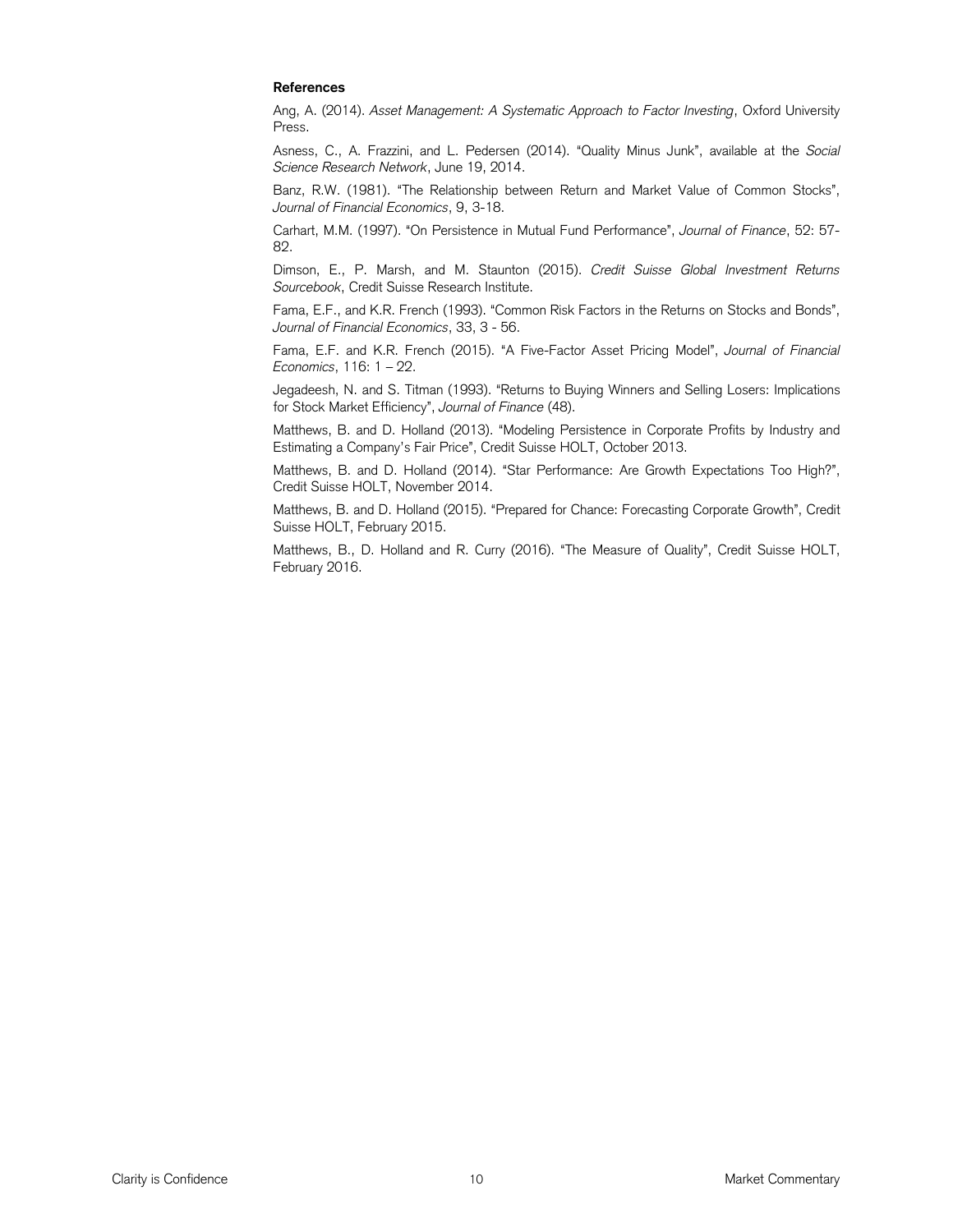#### **Appendix**

#### A. Intrinsic Equity Value and Fade

We examined the valuation case where ROE is constant. We will relax this condition and assume that while the equity account grows at a constant rate of *g*, the spread of  $(ROE - r<sub>e</sub>)$  decays to zero, or mean-reverts at a fade rate *f*. The *ROE* in the first forecast year is *ROE1* and the initial economic profit  $EP_1$  is  $(ROE_1 - r_e) \times B_0$  where  $B_0$  is the opening book equity. The economic profit decays to zero when the fade rate exceeds the growth rate, eliminating the unrealistic assumption of perpetual excess returns.

$$
ROE_i = (ROE_1 - r_e)(1 - f)^{i-1} + r_e
$$
  
\n
$$
EP_i = (ROE_i - r_e) \times B_{i-1} = (ROE_1 - r_e) \times (1 - f)^{i-1} \times (1 + g)^{i-1} \times B_0
$$
  
\n
$$
EP_i = EP_1 \times [(1 - f) \times (1 + g)]^{i-1}
$$
  
\n
$$
P = B_0 + \sum_{i=1}^{\infty} \frac{EP_1 \times [(1 - f) \times (1 + g)]^{i-1}}{(1 + r_e)^i}
$$

The last equation simply states that a firm's equity value is equal to its equity book value plus the present value of future economic profit streams (economic profit to equity providers is also known as *residual income*). This value is equivalent to the present value of future free cash flows to equity providers. When economic profits are zero, price should equal book value. Companies that earn positive economic profits should trade at a premium to book while those that produce negative economic profits should trade at a discount to book. The present value of future economic profits is equivalent to the net present value *(NPV)* of the firm's existing and future projects.

The price equation has the exact form of a growing perpetuity! Fade is essentially *negative* growth. The analytical solution is simply:

$$
P = B_0 + \frac{EP_1}{[r_e - (1+g)(1-f) + 1]} \cong B_0 + \frac{EP_1}{[r_e - g + f]}
$$

For our purposes, the term  $(1 + g)(1 - f)$  can be approximated by  $(1 + g - f)$  which simplifies the math for intrinsic price and expected return.

$$
P = B \times \frac{(ROE_1 - g + f)}{(r_e - g + f)}
$$

$$
R_e = \frac{B}{P}(ROE_1 - g + f) + g - f
$$

The introduction of a fade driver makes these relationships far more realistic and useable. We can easily extend our treatment to *ROIC* and *CFROI*.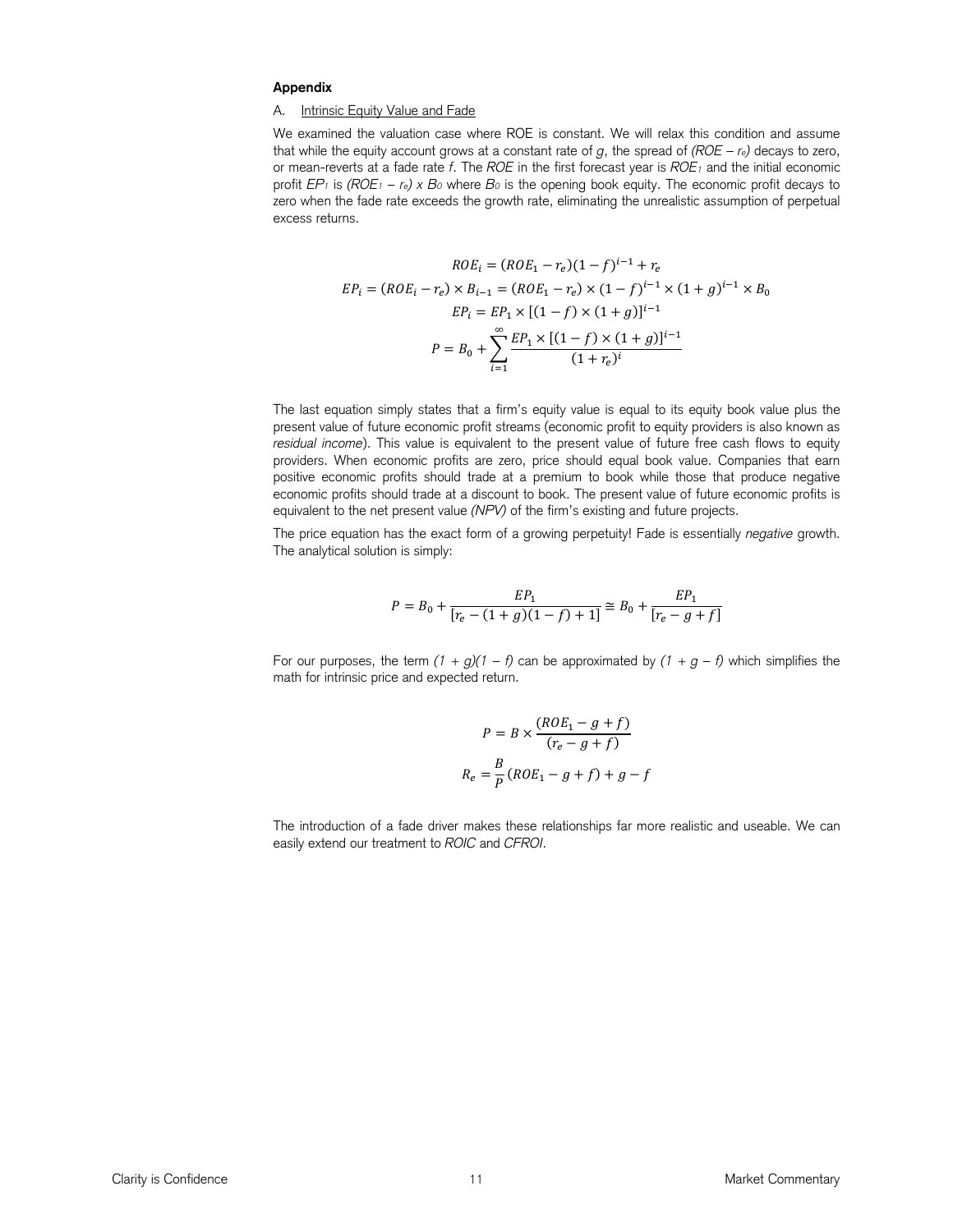# B. Investment *CMA* as a Risk Factor

Fama and French (2015) include investment as a risk factor in their five-factor model. The rationale appears to be straight-forward but in fact, profitability does not remain equal. They start with the DCF equation for the market value of a firm's stock price *Mt*.

$$
\frac{M_t}{B_t} = \frac{1}{B_t} \sum_{\tau=1}^{\infty} \frac{E[Y_{t+\tau} - dB_{t+\tau}]}{(1+r)^{\tau}}
$$

This equation should be instantly recognizable albeit with a few more letters and subscripts. The numerator represents the expected *E[…]* value of earnings *Y* minus the change in book equity *dB*. The left-hand side is the price-to-book ratio at time *t* (which we set to zero in our derivations). Fama and French write that "for fixed values of *Bt*, *Mt*, and expected earnings, higher expected growth in book equity - investment - implies a lower expected return." This is defined as the conservative minus aggressive (*CMA*) risk premium.

Our issue with this formulation is that expected earnings might remain fixed, but profitability differs. Higher expected growth in book equity means that the incremental return on equity is relatively lower. In other words, profitability is fading faster despite all things being equal except equity growth. Thus growth and fade are being mixed up and confused, which detracts from the economic rationale for *CMA* as a risk factor. We believe it is more insightful to specify profitability *(ROE)* and its fade as drivers along with growth. If we were to reformulate Fama and French's test, we would recommend the expression:

$$
\frac{M_t}{B_t} = \frac{1}{B_t} \sum_{\tau=1}^{\infty} \frac{E\left[Y_{t+\tau} \left(1 - \frac{g_{t+\tau}}{RDE_{t+\tau}}\right)\right]}{(1+r)^\tau}
$$

The parameters are book-to-market, equity growth and *ROE*. Expected earnings are an output based on the beginning book equity, equity growth series and *ROE* series. Expected earnings are not a driver. Fade is embedded in the behavior of the *ROE* series.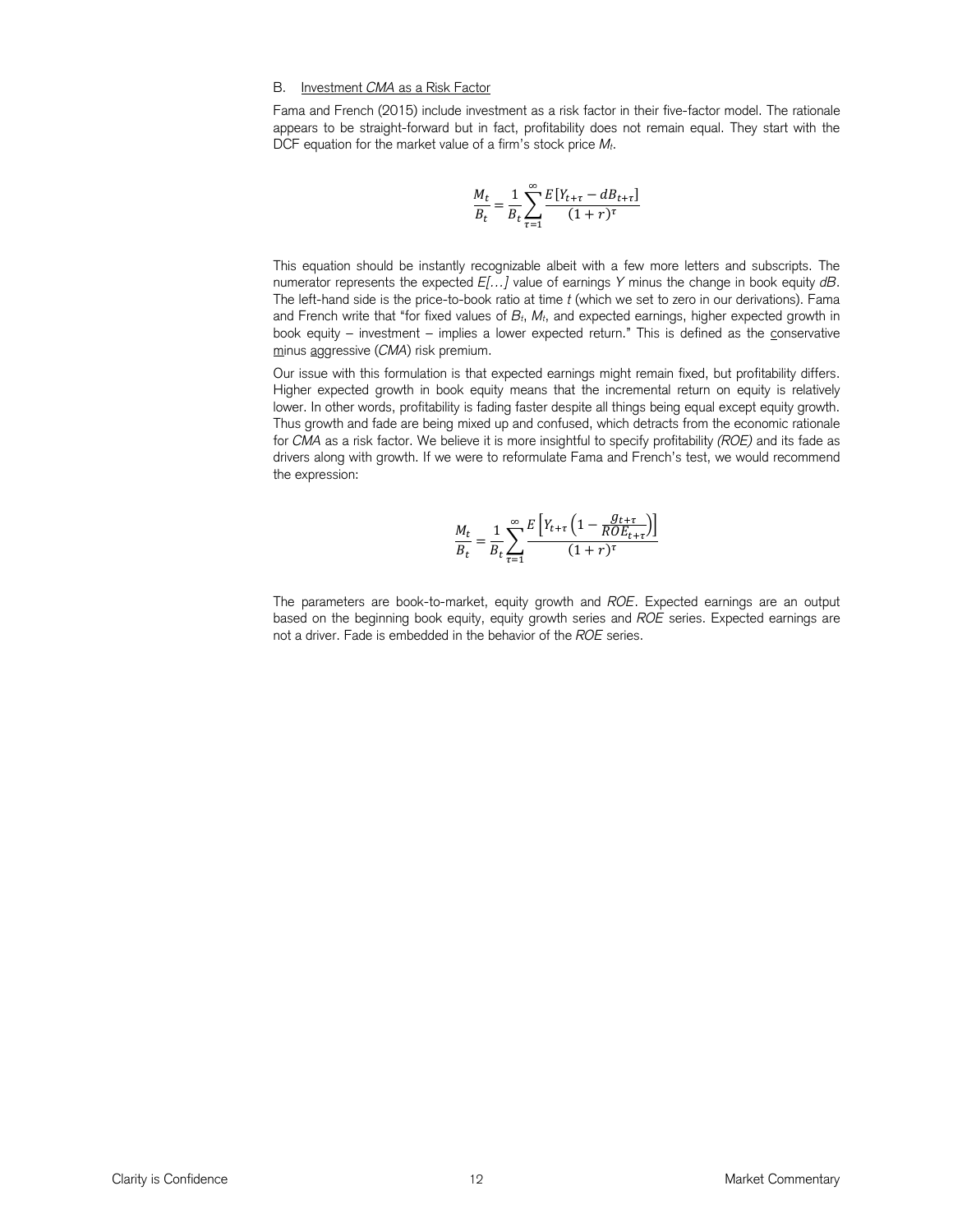# C. Expected Return for Capital Providers

The intrinsic enterprise value and return to all capital providers can be derived by replacing book equity with invested capital, and *ROE* by return on invested capital *(ROIC)*. In this case, growth refers to growth in invested capital and fade is for the decay of *ROIC* to the weighted-average cost of capital *(WACC)*.

$$
R = \frac{Invested\ capital}{Enterprise\ value} (ROIC_1 - g + f) + g - f
$$

The expected return  $R$  is to all capital providers. The starting  $ROIC_1$  fades at a constant rate of  $f$ while invested capital grows at a constant rate of *g*.

Because *CFROI* is measured relative to inflation-adjusted gross investment *(IAGI)*, the measure of book-to-price is more complicated and requires adding back inflation-adjusted accumulated depreciation to enterprise value. To be exact, the beginning of year CFROI should be calculated and include an economic depreciation based on the cost of capital. This introduces a circularity. The approximation below is close enough for our purposes. The expected return is to all capital providers.

$$
R = \frac{IAGI}{Gross\ enterprise\ value} (CFROI_1 - g + f) + g - f
$$

The general behavior of profitability, growth and fade remains the same. What matters in practice is the reliability of each profitability measure. CFROI is the most robust metric.